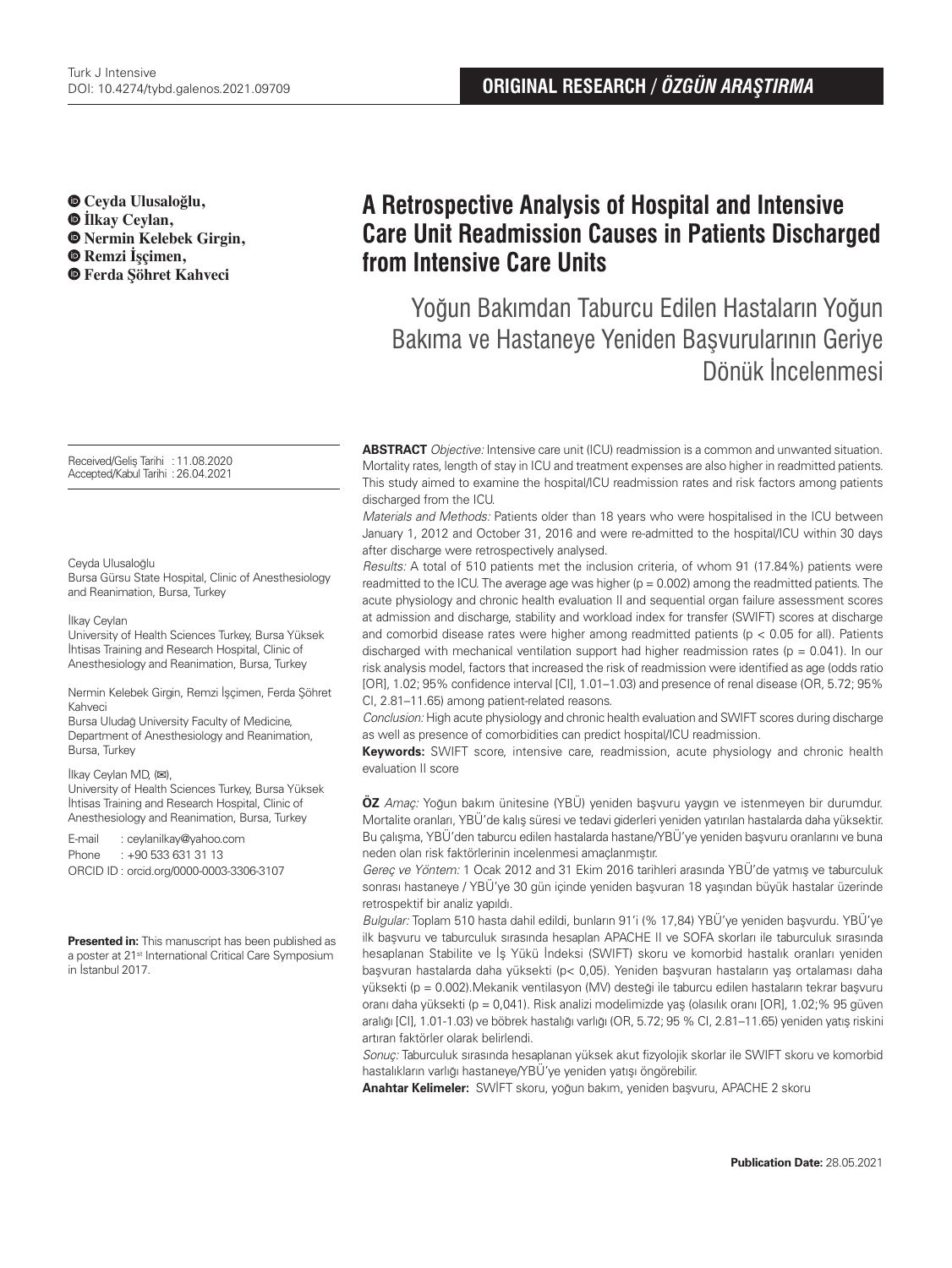## **Introduction**

Readmission to the intensive care unit (ICU) after prior treatment in the ICU is a common and an unwanted situation (1). Approximately 4%–6.3% of patients discharged from the ICU are known to be readmitted to the same hospital (2). One argument claims that there is a 1.5- to 10-fold increase in mortality rates and a minimum of a 2-fold increase in hospitalisation duration among patients' readmission to the ICU after being discharged compared with those who have not been hospitalised (3).

The ICU team generally determines which patients are ready to be discharged from the ICU (4). These determinations are based on personal/subjective decisions, and the high demand for ICU beds might cause some patients to be prematurely discharged. Due to the concerns regarding the early discharge of patients without (the possibility of developing) permanent solutions to their problems, determining the risk factors for the readmissions of critical patients to the ICU or hospital after being previously discharged is crucial (4). At the same time, determining the patients' risk factors can also contribute to a better evaluation of an appropriate ICU discharge time. The studies conducted in this respect revealed that the most common diagnoses related to readmission to ICU are heart failure, gastrointestinal bleeding, bacterial pneumonia and chronic obstructive pulmonary disease (3). Furthermore, researchers have claimed that factors concerning the patient and initial time as an in-patient such as age, comorbid diseases, physiological anomalies during ICU discharge, haemodialysis, mechanical ventilation (MV) applications and the initial time spent in the ICU might impact the reapplication for ICU admission (5). In addition, other components are involved such as the insufficiency of ICU bed capacities, limited ICU resources and institutional factors like night-weekend transfer influential on ICU reapplications (3, 6).

Some scores used in intensive care are thought to be effective in predicting readmission. Disease severity scores (acute physiology and chronic health evaluation [APACHE] and sequential organ failure assessment [SOFA]) measured during the first application for admission to the ICU and at the time of discharge were found to be higher in patients readmitted to the ICU. Each increase in standard deviation reflected on the readmission risk by 43% (7). The Stability and Workload Index for Transfer (SWIFT) score developed by Gajic et al. (8) was shown as a potential tool for determining readmissions to the ICU.

Within the scope of our study, the main objectives were to examine readmission to the ICU as well as risk factors for readmission by evaluating critical patients sent to the clinic or their homes after their treatments.

# **Materials and Methods**

The study was approved by the medical research ethics board on 28 November 2016 (No. 2016-19/15) from the Uludağ University Faculty of Medicine. No informed consent was obtained from the patients because our research was retrospective and descriptive in nature. The study included adult patients over the age of 18 years who were discharged to the clinic, another ICU or home following their treatment that lasted longer than 24 hours between 1 January 2012 and 31 October 2016 with invasive or noninvasive MV support in the ICU. Our ICU has 19 beds, which accept surgical and medical patients, and is managed by the Department of Anaesthesiology and Reanimation at the Uludağ University Faculty of Medicine. Patient information was retrospectively obtained from archived registry files and hospital information management system.

The exclusion criteria were determined as follows: being under 18 years of age, death, admission to the ICU for less than 24 hours and absence of MV support.

The following data were recorded: demographic information of the patients, ICU admission diagnoses, comorbid diseases, ICU treatments [vasoactive medications, renal replacement, extracorporeal membrane oxygenation (ECMO), plasmapheresis], presence of ICU-sourced diagnosed infections, durations of endotracheal intubationtracheostomy, length of stay in ICU or hospital, APACHE II and SOFA scores during the initial ICU admission and discharge, need for MV support during discharge, SWIFT scores, time of discharge (working hours, weekdays or weekends outside of working hours) and readmission to the ICU or hospital. The APACHE II and SOFA scores were recalculated for the patients' readmission to the hospital/ ICU, and the outcomes of patients (death/discharge) were recorded.

Readmission was defined as admission to the emergency room within 30 days after discharge from the hospital, demand for prompt ICU consultation during treatment at the clinic and unexplained death within 1 week after discharge. Information of the patients who were discharged to home was obtained from the death declaration system of the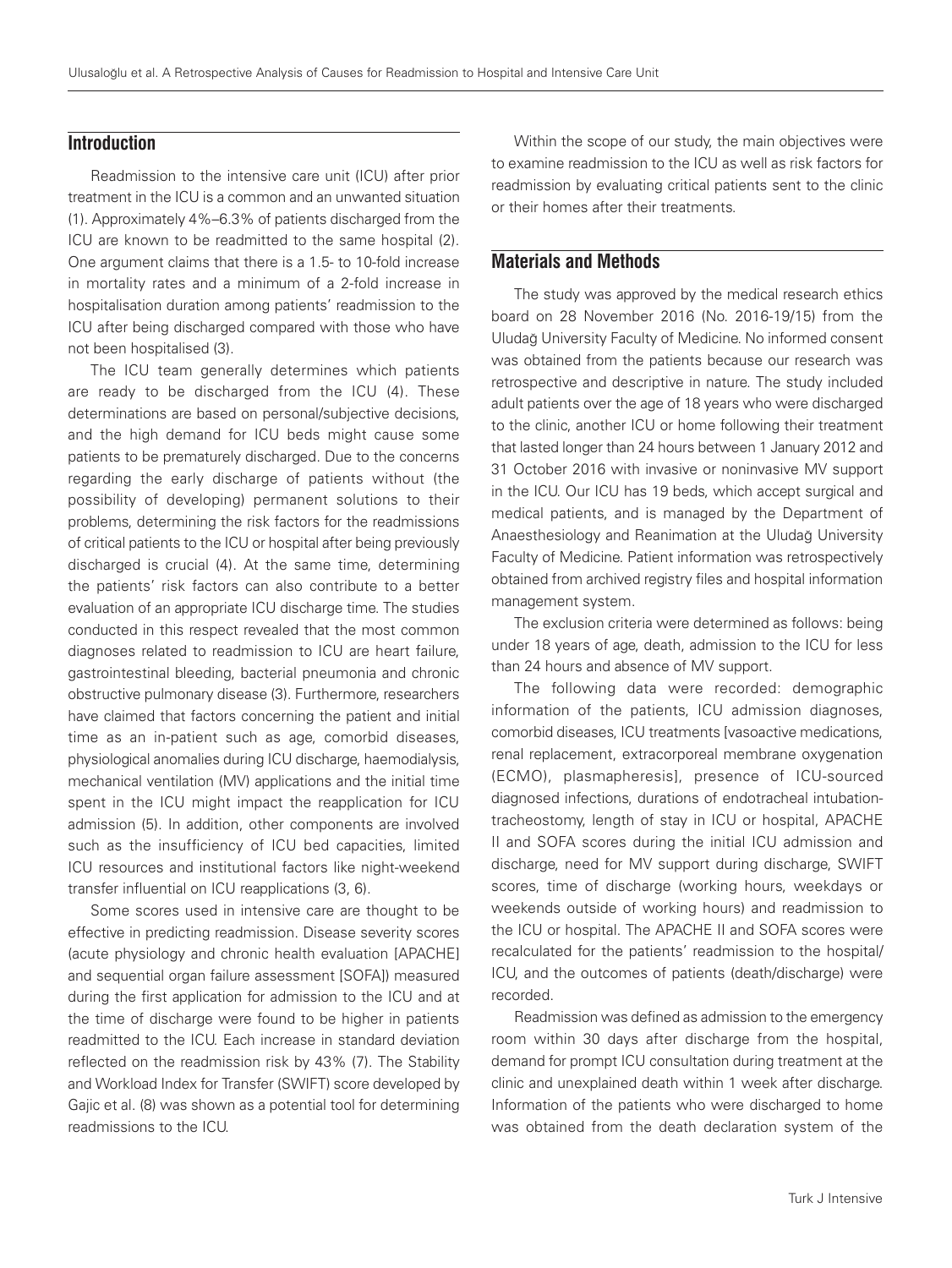Directorate-General for Public Health of the Republic of Turkey Ministry of Health.

Averages, standard deviations, medians, minimum and maximum values, interquartile ranges, frequencies and ratio values were used as the descriptive statistics for the data. The distribution of variables was calculated using the Kolmogorov-Smirnov test, and for the analysis of quantitative independent data, quantitative dependent data and qualitative independent data and in cases in which chisquared test conditions were not fulfilled, Mann-Whitney U test, Wilcoxon test, chi-squared test and Fischer test were used, respectively. A multiple logistic regression analysis was performed to determine the risks of readmission. The statistical analyses were performed using SPSS 22. A p < 0.05 was considered to be statistically significant.

## **Results**

A total of 1,437 patients were admitted to the ICU between 1 January 2012 and 31 October 2016. Of these patients, 615 died despite treatment and 11 were still being treated during the study period. There were 811 patients who were discharged after their treatments. According to the study protocol criteria, 301 patients were excluded, thereby leaving 510 patients to be evaluated (Figure 1).





The demographic data regarding the cases, presence of comorbid diseases, ICU admission diagnoses, airway management, treatments, times and places of discharge and length of stay in the ICU/hospital are shown in Tables 1 and 2.

Included in the study were 194 (38%) female and 316 (62%) male patients. The age average of the patients was calculated as 51.8 years; 70% of the patients had comorbid diseases, of which the most common comorbid diseases were hypertension and cardiac diseases (32.34%).

The most frequent diagnoses for ICU admission among the patients were respiratory system diseases (36.7%), followed by trauma and neurological diseases. Approximately 37.1% of the patients were admitted to the ICU from the hospital ward, 34.3% from the emergency room, 12.2% from the external centre, 12.2% from other ICUs within the hospital and 4.3% from the operating room following urgent surgeries.

In the ICU, 95.7% of the patients had invasive MV support through endotracheal intubation-tracheostomy and 4.3% of the patients had noninvasive MV support. Furthermore, 55.5% of patients underwent one or more of the following treatments: vasoactive medications, renal replacement therapy, ECMO and plasmapheresis. ICU-related infection was detected at least once among 55.5% of the patients.

After their treatments in the ICU, 397 patients were referred to a ward in the hospital, 81 were sent home, 19 were referred to other surgical and medical ICUs within the hospital and 12 were discharged to the external centre. A total of 306 patients were discharged during working hours, whereas 204 patients were discharged during the weekend or outside of working hours.

A total of 91 patients were readmitted to the ICU and hospital after being discharged. The readmission rate was calculated as 17.8%. There were 37 patients readmitted to the emergency room, 26 patients accepted to the ICU, 14 were ICU consultations demanded from clinics, and 14 were unexplained deaths within 1 week.

The age average of patients readmitted to the ICU/hospital was 58.2 years, and they were older than those who were not readmitted ( $p = 0.002$ ). A total of 60 readmitted patients were men, and 31 were women. Sex was not a determining factor in the readmissions ( $p > 0.05$ ). The comorbid disease rate among patients applying for rehospitalisation and readmission to the ICU after being discharged was higher **Figure 1.** Flow diagram  $(p = 0.049)$  (Table 3).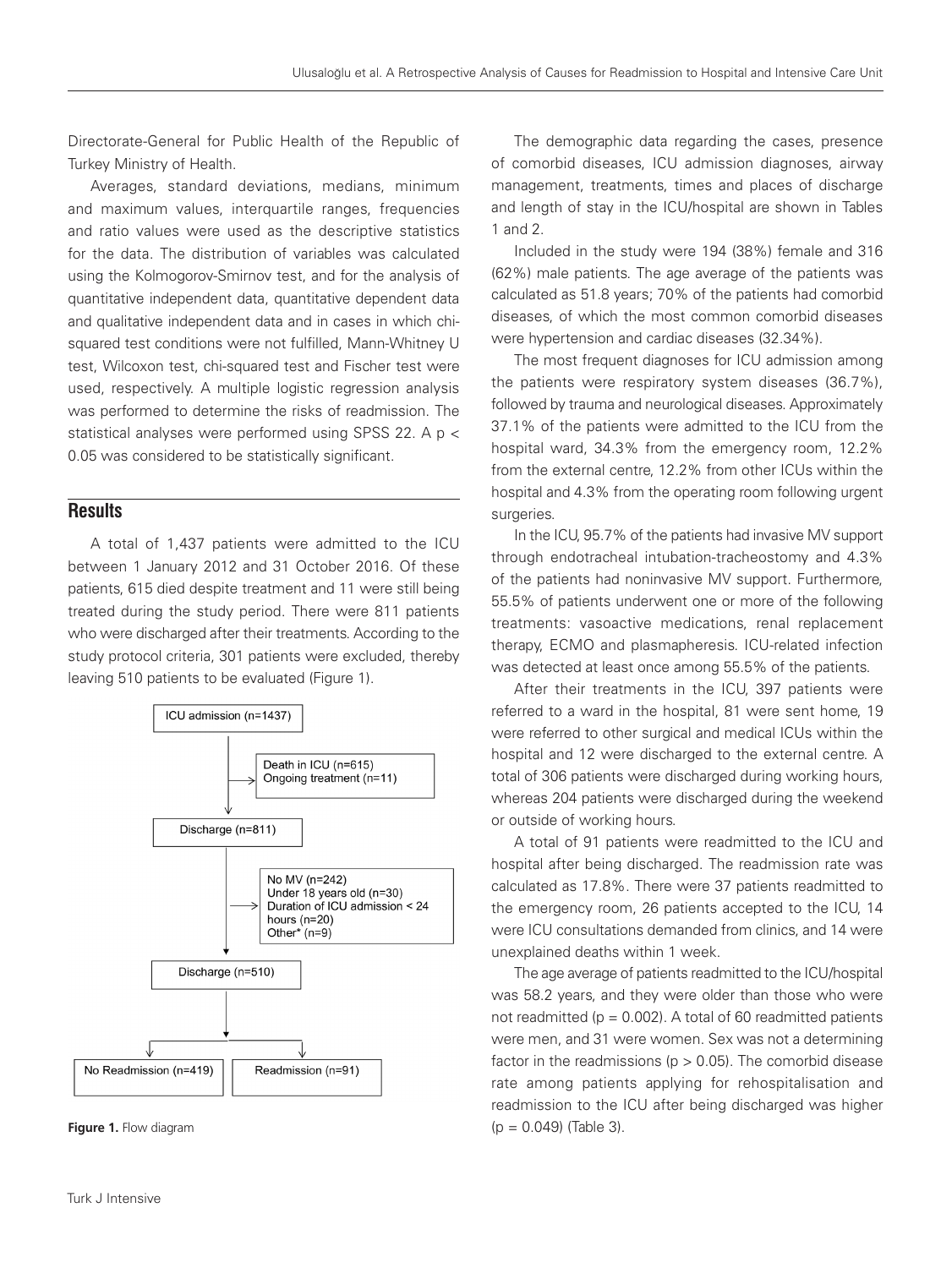Readmitted patients had significantly higher APACHE II and SOFA scores at the first admission and discharge ( $p =$ 

| Table 1. Demographic data and clinical characteristics of cases                     |                         |  |  |  |  |  |
|-------------------------------------------------------------------------------------|-------------------------|--|--|--|--|--|
| Age (Avg.±SD) (Min-Max)                                                             | 51.8±19.8 (18-93)       |  |  |  |  |  |
| Sex (F/M) (n, %)                                                                    | 194 (38.0) / 316 (62.0) |  |  |  |  |  |
| Co-morbid disease (Yes/No) (n, %)                                                   | 357 (70.0) / 153 (30.0) |  |  |  |  |  |
| ICU admission diagnosis (n, %)                                                      |                         |  |  |  |  |  |
| Respiratory diseases                                                                | 187 (36.7)              |  |  |  |  |  |
| Trauma                                                                              | 93 (18.2)               |  |  |  |  |  |
| Neurological diseases                                                               | 69 (13.5)               |  |  |  |  |  |
| Sepsis/Septic shock                                                                 | 55 (10.8)               |  |  |  |  |  |
| Post-CPR care                                                                       | 45 (8.8)                |  |  |  |  |  |
| Cardiac disease                                                                     | 19 (3.7)                |  |  |  |  |  |
| Other                                                                               | 67 (13.1)               |  |  |  |  |  |
| Place of ICU admission (n, %)                                                       |                         |  |  |  |  |  |
| Ward                                                                                | 189 (37.1)              |  |  |  |  |  |
| Emergency room                                                                      | 175 (34.3)              |  |  |  |  |  |
| Postoperative urgent surgery                                                        | 22(4.3)                 |  |  |  |  |  |
| <b>External centre</b>                                                              | 62 (12.2)               |  |  |  |  |  |
| Other ICU                                                                           | 62 (12.2)               |  |  |  |  |  |
| Airway (n, %)                                                                       |                         |  |  |  |  |  |
| Endotracheal intubation/Tracheostomy                                                | 488 (95.7)              |  |  |  |  |  |
| Non-invasive MV (n, %)                                                              | 22(4.3)                 |  |  |  |  |  |
| ICU treatments (n, %)                                                               |                         |  |  |  |  |  |
| None                                                                                | 232 (45.5)              |  |  |  |  |  |
| Vasoactive medication                                                               | 213 (41.8)              |  |  |  |  |  |
| Renal replacement treatment                                                         | 117 (22.9)              |  |  |  |  |  |
| <b>ECMO</b>                                                                         | 19 (3.7)                |  |  |  |  |  |
| Plasmapheresis                                                                      | 31(6.1)                 |  |  |  |  |  |
| Place of discharge (n, %)                                                           |                         |  |  |  |  |  |
| Ward                                                                                | 397 (77.8)              |  |  |  |  |  |
| Home                                                                                | 81 (15.9)               |  |  |  |  |  |
| Other ICU                                                                           | 19 (3.7)                |  |  |  |  |  |
| External centre                                                                     | 12 (2.4)                |  |  |  |  |  |
| Time of discharge (n, %)                                                            |                         |  |  |  |  |  |
| During working hours                                                                | 306 (60)                |  |  |  |  |  |
| Weekend - Outside working hours                                                     | 204 (40)                |  |  |  |  |  |
| Length of stay in ICU (days) (Avg.±SD)<br>(Min-Max)                                 | 31.7±31.9 (2-155)       |  |  |  |  |  |
| Length of stay in hospital (days)<br>(Avg.±SD) (Min-Max)                            | 48.6±38.2 (3-212)       |  |  |  |  |  |
| Avg: average, SD: standard deviation, F: female, E: male, ICU: intensive care unit, |                         |  |  |  |  |  |

MV: mechanical ventilation, ECMO: extra-corporeal membrane oxygenation, Min: minimum, Max: maximum, CPR: cardiopulmonary resuscitation.

0.000 for all). The average scores among patients readmitted to the hospital/ICU were as follows: GCS, 10.53; APACHE II, 18.19; and SOFA, 5.83. The SWIFT score during the first discharge from the ICU was found to be significantly higher among readmitted patients ( $p = 0.01$ ) (Table 4).

When compared with patients who were not readmitted to the hospital/ICU, the length of stay in the ICU and hospital and MV support were significantly longer among the patients who were not readmitted ( $p = 0.019$ ,  $p = 0.002$ ,  $p = 0.018$ , respectively). The time of first discharge (within and outside of working hours/weekends) was not a contributing factor in readmission (Table 3).

The rates of ICU-related infections and airway management (intubation/tracheostomy) among the readmitted patients were not found to be significantly different in comparison with those who were not readmitted. However, the readmission rate for the hospital/ICU were higher among the patients discharged with MV support (p = 0.041) (Table 5).

The comparison of age, duration of MV support, length of stay in ICU, APACHE and SOFA scores, SWIFT scores, renal disease rates, neurological disease rates, traumas, sepsis/ septic shock, vasoactive medication use and RRT made based on the univariate model for the differentiation of readmission showed that all of the parameters were statistically significant with a ratio of  $p < 0.05$ . The multivariate analysis model for the differentiation of readmission demonstrated that APACHE II and SOFA scores as well as renal disease are independent factors (Table 6).

After excluding the deceased ( $n = 14$ ), 62 (80.5%) of the readmitted patients were discharged from the ICU, while 15 (19.5%) patients died during their second stay in the ICU.

| Table 2. Co-morbid diseases of patients                                    |              |  |  |  |
|----------------------------------------------------------------------------|--------------|--|--|--|
| n (%)<br>Co-morbid diseases                                                |              |  |  |  |
| Cardiac disease                                                            | 196 (32.34%) |  |  |  |
| Endocrine disease                                                          | 120 (19.80%) |  |  |  |
| Asthma/COPD                                                                | 70 (11.55%)  |  |  |  |
| Neurological disease                                                       | 62 (10.23%)  |  |  |  |
| Renal disease                                                              | 50 (8.25%)   |  |  |  |
| Malignancy                                                                 | 48 (7.92%)   |  |  |  |
| Psychiatric disease                                                        | 24 (3.96%)   |  |  |  |
| GIS disease                                                                | 22 (3.63%)   |  |  |  |
| Rheumatic disease<br>14 (2.31%)                                            |              |  |  |  |
| COPD: Chronic obstructive pulmonary disease, GIS: Gastrointestinal system. |              |  |  |  |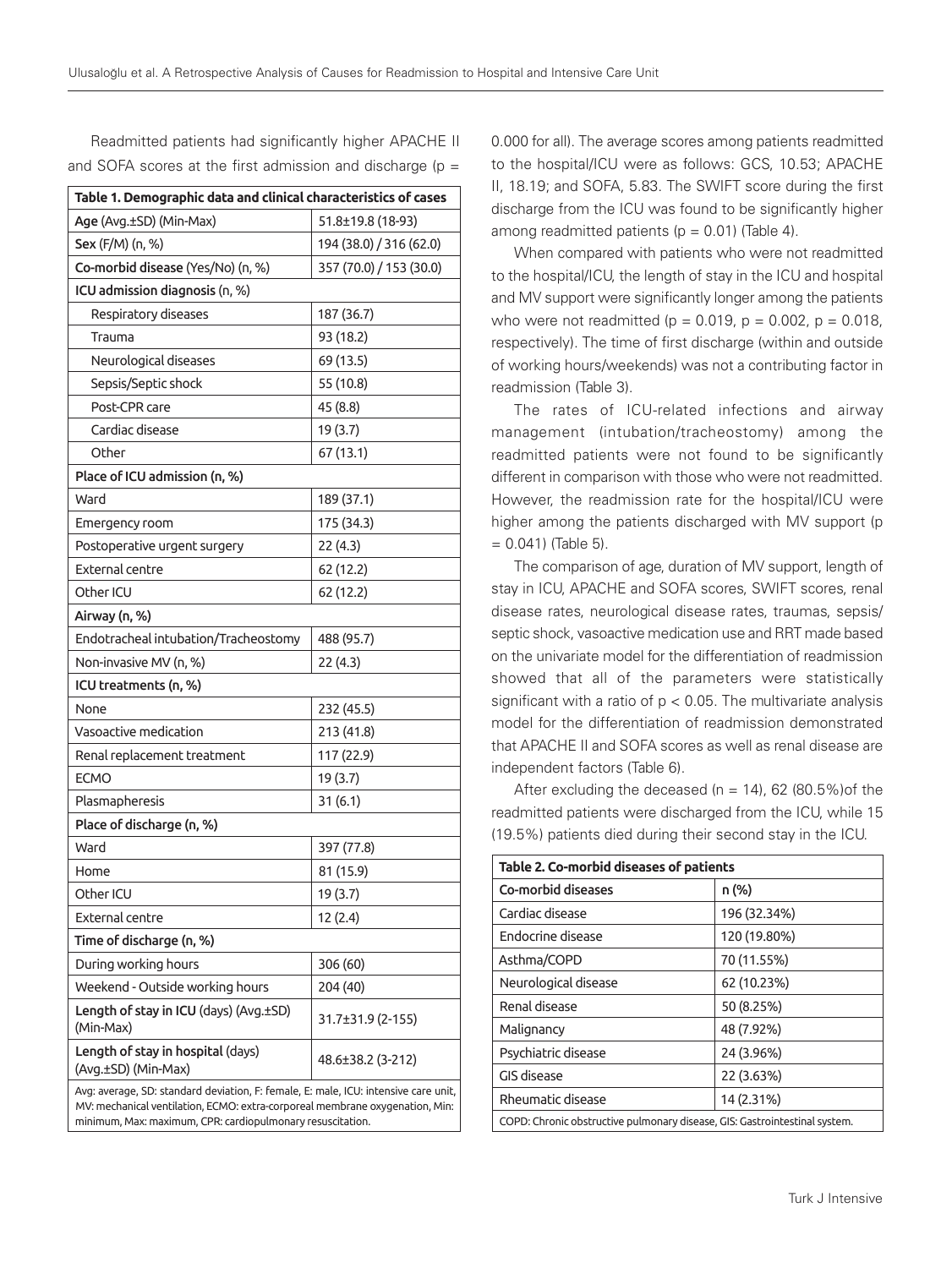| readmission/no readmission to ICU or hospital.                                                                |                         |                       |       |  |  |
|---------------------------------------------------------------------------------------------------------------|-------------------------|-----------------------|-------|--|--|
|                                                                                                               | No Readmission          | Readmission           | P     |  |  |
| Age (avg±SD)                                                                                                  | $50.4 \pm 19.5$         | $58.2 \pm 20.1$       | 0.002 |  |  |
| Sex (F/M) (n, %)                                                                                              | 163 (38.9) / 256 (61.1) | 31(34.1)/60(65.9)     | 0.457 |  |  |
| Co-morbid disease (Y/N) (n, %)                                                                                | 285 (68) / 134 (32)     | 72 (79.1) / 19 (20.9) | 0.049 |  |  |
| Length of stay in ICU (day)                                                                                   | $30.0 \pm 30.8$         | 39.6±35.7             | 0.019 |  |  |
| Duration of MV (day)                                                                                          | $26.7 \pm 31.0$         | $37.3 \pm 36.7$       | 0.018 |  |  |
| Length of stay in hospital (day)                                                                              | $46.5 \pm 38.3$         |                       | 0.002 |  |  |
| Time of discharge (n, %)                                                                                      |                         |                       |       |  |  |
| During working hours                                                                                          | 259 (61.8)              | 48 (52.7)             | 0.138 |  |  |
| Weekend - Outside working hours                                                                               | 160 (38.2)              | 43 (47.3)             |       |  |  |
| Accounts on CD, should design to Courly Missile Wills Miss Relationship security AAA security in subject to a |                         |                       |       |  |  |

| Table 3. Demographic data, co-morbid diseases, ICU admissions, mechanical ventilation and hospital admission durations of patients |  |  |  |  |
|------------------------------------------------------------------------------------------------------------------------------------|--|--|--|--|
| readmission/no readmission to ICU or hospital.                                                                                     |  |  |  |  |

Avg: average, SD: standard deviation, F: female, M: male, Y: yes, N: no, ICU: intensive care unit, MV: mechanical ventilation.

| Table 4. ICU admission and discharge scores of cases (n: 510)                                                                                                                       |                            |                        |         |  |
|-------------------------------------------------------------------------------------------------------------------------------------------------------------------------------------|----------------------------|------------------------|---------|--|
|                                                                                                                                                                                     | No Readmission<br>(n: 419) | Readmission<br>(n: 91) | P       |  |
| Admission<br><b>GCS</b>                                                                                                                                                             | $8.3 \pm 3.9$              | $7.5 \pm 3.8$          | 0.109   |  |
| Discharge                                                                                                                                                                           | $13.2 + 2.9$               | $12.8 \pm 3.2$         | 0.235   |  |
| Admission<br><b>APACHE II</b>                                                                                                                                                       | $18.0 \pm 6.3$             | $21.9 \pm 7.8$         | < 0.001 |  |
| Discharge                                                                                                                                                                           | $8.9 \pm 5.7$              | $13.1 \pm 6.2$         | < 0.001 |  |
| Admission<br><b>SOFA</b>                                                                                                                                                            | $6.0 + 4.7$                | $8.1 \pm 3.9$          | < 0.001 |  |
| Discharge                                                                                                                                                                           | $2.1 \pm 1.7$              | $3.3 \pm 2.2$          | < 0.001 |  |
| <b>SWIFT</b>                                                                                                                                                                        | $21.8 + 12.1$              | 25.9±11.8              | 0.010   |  |
| GCS: Glasgow Coma Scale, APACHE II: Acute Physiology and Chronic Health Evaluation, SOFA: Seguential Organ Failure Assessment, SWIFT: Stability and Workload Index for<br>Transfer. |                            |                        |         |  |

**Table 5. Relationship between discharge and ICU related infections, airway management, and mechanical ventilation support (IMV and NIMV).**

|                                                                                                                                                                     | No Readmission          | Readmission           | P     |  |
|---------------------------------------------------------------------------------------------------------------------------------------------------------------------|-------------------------|-----------------------|-------|--|
| ICU-related infection                                                                                                                                               |                         |                       |       |  |
| (Yes/No) (n, %)                                                                                                                                                     | 225 (53.7) / 194 (46.3) | 57 (62.6) / 34 (37.4) | 0.150 |  |
| Airway management (n, %)                                                                                                                                            |                         |                       |       |  |
| <b>IMV</b>                                                                                                                                                          | 402 (95.9)              |                       |       |  |
| <b>NIMV</b>                                                                                                                                                         | 17(4.1)                 | 86(94.5)/5(5.5)       | 0.743 |  |
| Discharged with MV support                                                                                                                                          |                         |                       |       |  |
| (Yes/No)                                                                                                                                                            | 89 (21.2) / 330 (78.8)  | 29 (31.9) / 62 (68.1) | 0.041 |  |
| ICU: intensive care unit, ETT: endotracheal intubation, NIMV: non-invasive mechanical ventilation, IMV: Invasive mechanical ventilation, MV: mechanical ventilation |                         |                       |       |  |

# **Discussion and Conclusion**

In our study that examined the readmission to hospital and ICU after ICU discharge, the readmission rate in 30 days after discharge was 17.8%. The readmitted patients were older, and the comorbid disease rates among these patients were higher. They were also supported with MV for more days while staying longer in the hospital. Furthermore, the high initial and second ICU admission and discharge scores (APACHE II, SOFA and SWIFT) and high discharge rate with MV were determined as contributing factors that increased the risk of readmission.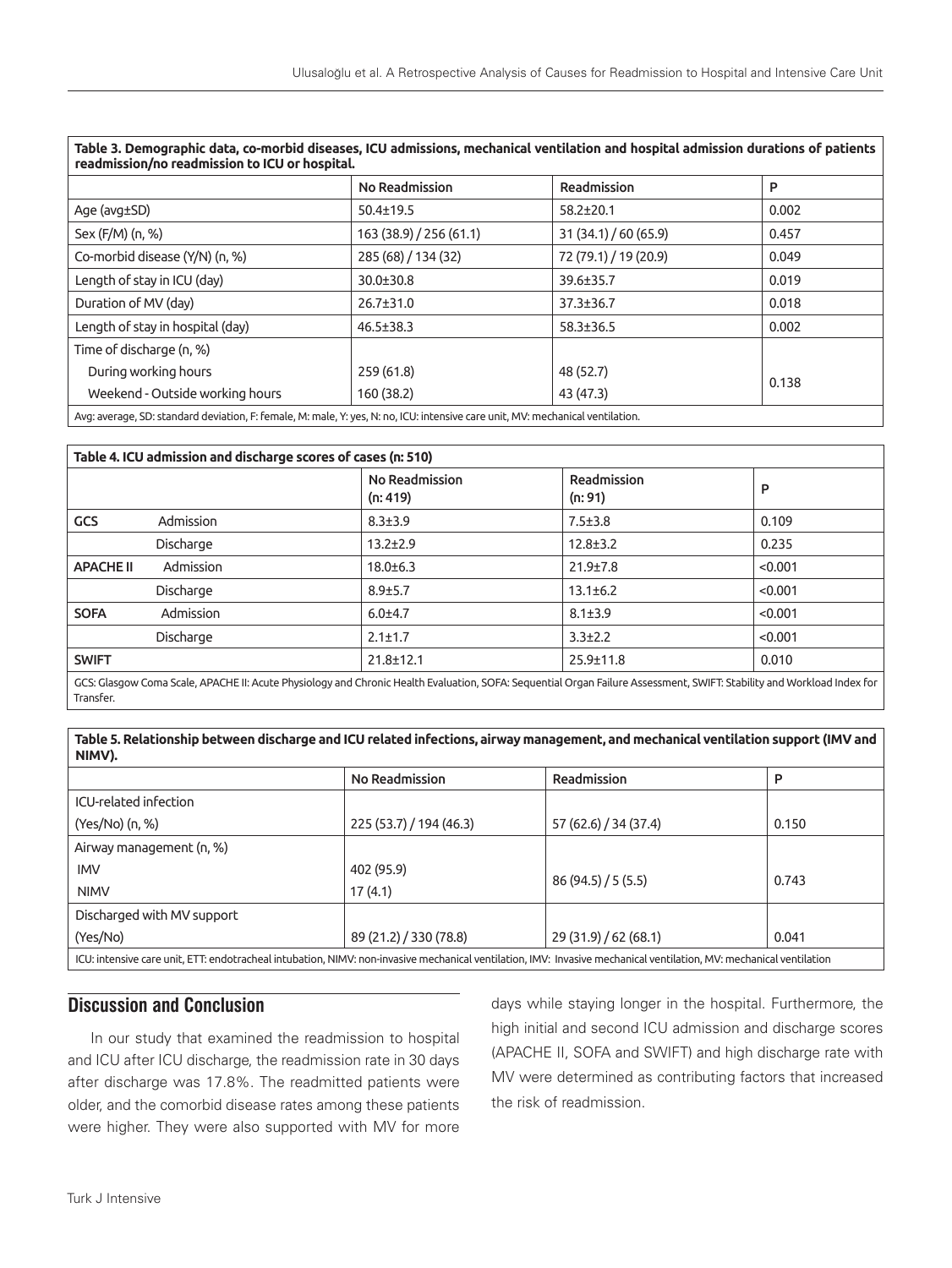| Table 6. Risk analysis for readmission                                                                                                                                      |                         |                |                    |           |               |         |
|-----------------------------------------------------------------------------------------------------------------------------------------------------------------------------|-------------------------|----------------|--------------------|-----------|---------------|---------|
|                                                                                                                                                                             | <b>Univariate Model</b> |                | Multivariate Model |           |               |         |
|                                                                                                                                                                             | <b>OR</b>               | 95% CI         | p                  | <b>OR</b> | 95% CI        | P       |
| Age                                                                                                                                                                         | 1.02                    | $1.01 - 1.03$  | 0.002              | 1.02      | $1.01 - 1.03$ | 0.016   |
| Sex                                                                                                                                                                         | 0.82                    | $0.49 - 1.38$  | 0.450              |           |               |         |
| Co-morbid disease                                                                                                                                                           | 1.76                    | $0.97 - 3.20$  | 0.062              |           |               |         |
| Duration of MV                                                                                                                                                              | 1.01                    | 1.00-1.02      | 0.011              |           |               |         |
| Length of stay in ICU                                                                                                                                                       | 1.01                    | $1.00 - 1.01$  | 0.016              |           |               |         |
| Discharged with MV support                                                                                                                                                  | 0,58                    | $0.34 - 1.00$  | 0,052              |           |               |         |
| ICU-related Infection                                                                                                                                                       | 0.68                    | $0.41 - 1.13$  | 0.135              |           |               |         |
| GCS                                                                                                                                                                         | 0.94                    | $0.88 - 1.01$  | 0.090              |           |               |         |
| <b>APACHE</b>                                                                                                                                                               | 1.09                    | $1.05 - 1.13$  | < 0.001            | 1.06      | $1.02 - 1.10$ | 0.007   |
| SOFA                                                                                                                                                                        | 1.09                    | $1.02 - 1.16$  | 0.007              | 4.28      | $1.99 - 9.23$ | < 0.001 |
| <b>SWIFT</b>                                                                                                                                                                | 1.03                    | $1.01 - 1.05$  | 0.008              |           |               |         |
| Co-morbid disease                                                                                                                                                           |                         |                |                    |           |               |         |
| Cardiac disease                                                                                                                                                             | 0.92                    | $0.55 - 1.53$  | 0.744              |           |               |         |
| Endocrine disease                                                                                                                                                           | 1.66                    | $0.96 - 2.87$  | 0.068              |           |               |         |
| Respiratory disease                                                                                                                                                         | 1.24                    | $0.62 - 2.47$  | 0.543              |           |               |         |
| Neurological disease                                                                                                                                                        | 0.82                    | $0.37 - 1.82$  | 0.622              |           |               |         |
| Renal disease                                                                                                                                                               | 5.72                    | $2.81 - 11.65$ | < 0.001            | 1.02      | $1.00 - 1.03$ | 0.027   |
| Malignancy                                                                                                                                                                  | 1.62                    | $0.75 - 3.47$  | 0.218              |           |               |         |
| GIS disease                                                                                                                                                                 | 2.41                    | $0.88 - 6.65$  | 0.088              |           |               |         |
| Psychiatric disease                                                                                                                                                         | 0.50                    | $0.11 - 2.20$  | 0.357              |           |               |         |
| Rheumatic disease                                                                                                                                                           | 0.92                    | $0.20 - 4.28$  | 0.914              |           |               |         |
| ICU Admission Diagnosis                                                                                                                                                     |                         |                |                    |           |               |         |
| Cardiac disease                                                                                                                                                             | 1.89                    | $0.58 - 6.19$  | 0.294              |           |               |         |
| Respiratory disease                                                                                                                                                         | 1.32                    | $0.79 - 2.20$  | 0.293              |           |               |         |
| Neurological disease                                                                                                                                                        | 0.38                    | $0.16 - 0.92$  | 0.032              |           |               |         |
| Trauma                                                                                                                                                                      | 0.45                    | $0.21 - 0.99$  | 0.047              |           |               |         |
| Sepsis/Septic shock                                                                                                                                                         | 2.80                    | $1.32 - 5.93$  | 0.007              |           |               |         |
| Post-resuscitation care                                                                                                                                                     | 1.74                    | $0.81 - 3.76$  | 0.157              |           |               |         |
| <b>ICU Treatment</b>                                                                                                                                                        |                         |                |                    |           |               |         |
| Vasoactive medication                                                                                                                                                       | 1.94                    | $1.18 - 3.21$  | 0.009              |           |               |         |
| <b>RRT</b>                                                                                                                                                                  | 3.13                    | $1.85 - 5.31$  | < 0.001            |           |               |         |
| <b>ECMO</b>                                                                                                                                                                 | 0.65                    | $0.14 - 2.92$  | 0.572              |           |               |         |
| Plasmapheresis                                                                                                                                                              | 1.16                    | $0.38 - 3.57$  | 0.796              |           |               |         |
| ICU: Intensive care unit, GCS: Glasgow Coma Scale, APACHE 2: Acute physiologic and chronic health evaluation score, SOFA: Sequential organ failure assessment score, SWIFT: |                         |                |                    |           |               |         |

Stability and workload index for transfer, GIS: Gastrointestinal system, RRT: Renal Replacement therapy, ECMO: Extracorporeal membrane oxygenation, MV: Mechanical ventilation

Readmission to the ICU is considered a crucial measure for the safety and the quality of ICUs (6, 9). However, the argument that readmission rates are signs of low-quality health care is controversial because insufficient ICU bed

capacity, the occupancy of clinic beds and the absence of sufficient directives for patient transfer are also influential on early discharge and readmission (6).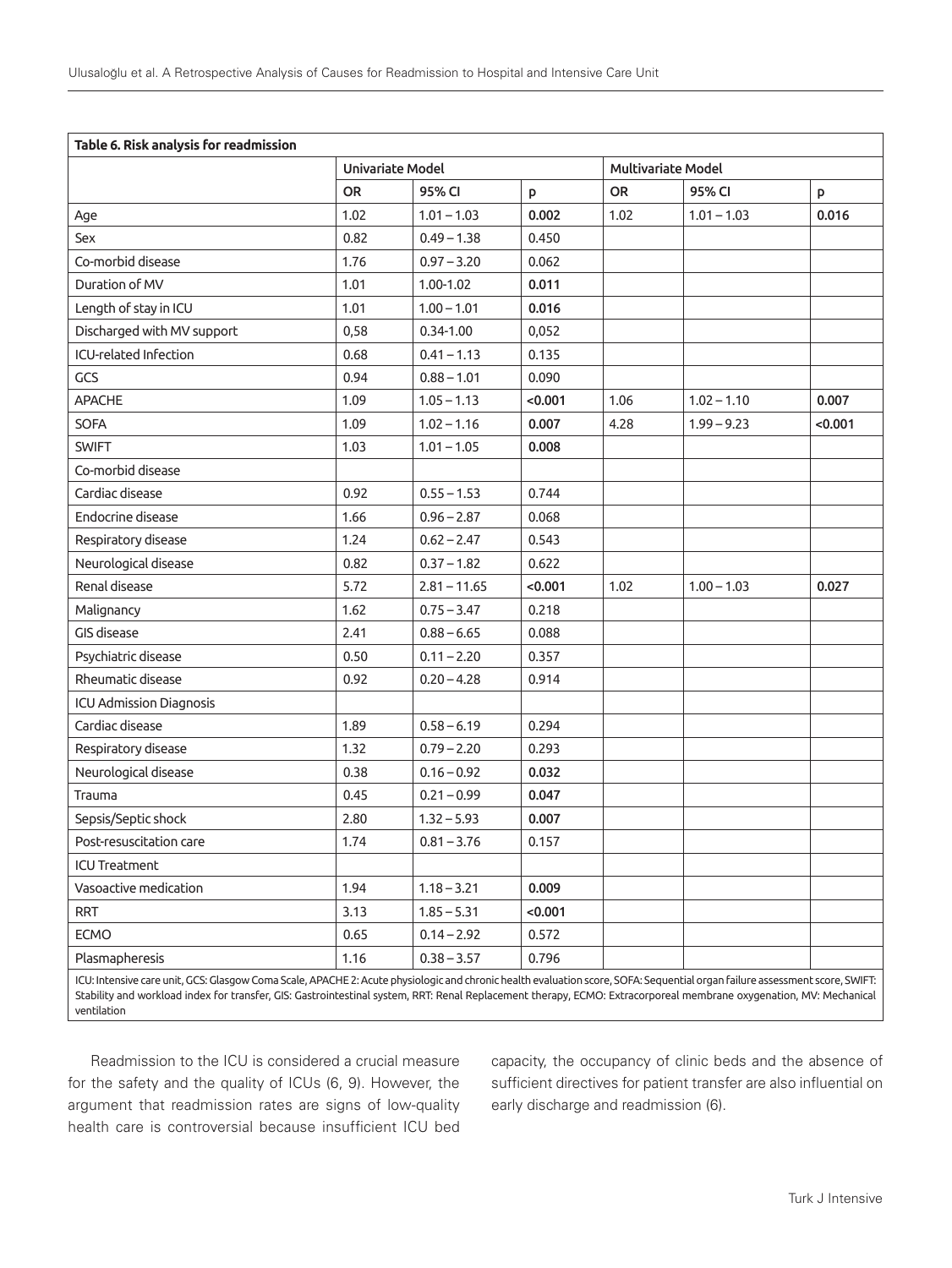Woldhek et al. (10) analysed the data of 19,750 patients treated in a period of 14 years in a single-centre retrospective study and revealed that the readmission rate to the same ICU after being discharged was 7%. Another multicentre study examined 263,082 patients, of whom 105 were in the ICU, and the study found that the readmission rate was 6.3% (6). The readmission rate was calculated as 5.7% in a compilation document in which 24 studies published as of February 2014 were quantitatively analysed (1). There is no fixed time interval for readmission. Although the quality standards in Turkey designate this interval as the first 48 hours following the initial discharge from the ICU, studies in the literature consider the first 1–30 days as the time interval for readmission (11). We took 30 day period because we aimed to evaluate the reasons of readmissions in a wider perspective.

The reason why the readmission rates were higher (17.8%) in our study might be that in addition to the admission to the same ICU within 30 days after being discharged, we included readmissions to the emergency room, additional ICU consultations for patients sent to the wards and unexplained death within 1 week. When we exclude the additional readmission criteria and calculate, like other studies, the readmission rate seems to be similar to that of other studies (5.09%).

Many risk factors were proposed for readmission to the ICU after discharge. While patient-related factors such as age, comorbid diseases, ICU treatments and disease severity scores are effective, institutional factors like limited ICU capacity and resources are also significant (3,6,12–14). Elliott et al. (15) found out that patients readmitted to the ICU after being discharged tend to be older than those who are not readmitted. The authors claimed that the ageing process contributes to the rise of comorbid disease and functional disorder incidences and that age, therefore, will continue to be a risk factor for readmission. Another study detected that readmission rates increase up until the age of 80 and decline afterwards (3). We also revealed in our study that age is influential on readmission and that patients reapplying to the ICU are older than those who do not  $(p = 0.002)$  (Table 3).

Sex has also been proposed as a contributing factor for readmission to the ICU after discharge. Jo et al. (4) found that in their single-centre study conducted in their medical ICU, male patients have a higher risk for readmission. Contradicting this study, many others have demonstrated that sex is not influential on readmission (8, 13, 14). Despite

the high rate of male patients among the readmitted patients in our study, no statistical significance was detected.

Comorbid diseases are another risk factor for ICU readmission. Studies comparing readmitted patients and non-readmitted patients have shown that many comorbid diseases pose a risk factor in the former group of patients (3, 6, 12, 15). Hua et al. (12) examined the reasons behind the early and late unplanned hospital readmissions of critical patients, and they reported that metastatic cancer and final stage kidney disease were risk factors for readmission. Another study demonstrated that the presence of diabetes mellitus increased the risk of readmission to the ICU (4). Our study also found that the readmission rate among patients with comorbid diseases was significantly higher than those without comorbid diseases. The most common comorbid diseases were hypertension/other cardiac diseases, endocrine diseases and renal diseases in that order. In addition, we learned that the presence of renal diseases increased the risk of readmission (odds ratio [OR], 5.72; 95% confidence interval [CI] 2.81–11.65).

The location of the patient prior to the initial ICU admission (clinic, another hospital or the emergency room) is asserted to have a relationship with readmission (6, 8, 14, 15). The prospective cohort study including 4,684 patients conducted by Rosenberg et al. (16) detected that patients transferred from another hospital or admitted to the ICU from the hospital ward have higher rates of readmission after discharge compared with patients admitted directly from the emergency room. Another study revealed that readmission rates are higher among patients who are transported to the ICU from the operating room and the emergency room (3). Our study did not find a significant relationship between the initial place of admission to the ICU and readmission. The differences between patient admission policies of hospitals might have affected this outcome. The working procedure of our hospital is as follows: If there are available beds in the ICU, patients are accepted from clinics within the hospital, from other ICUs within the hospital and from the emergency room. There are only two beds reserved for patients in the early postoperative period in our unit.

In ICUs, patients are frequently supported with MV. The choice of airway management depends on a wide range of factors such as the patient's respiratory and neurological function impairment. A retrospective study conducted by Hua et al. (12) evaluated 492,653 critical patients and found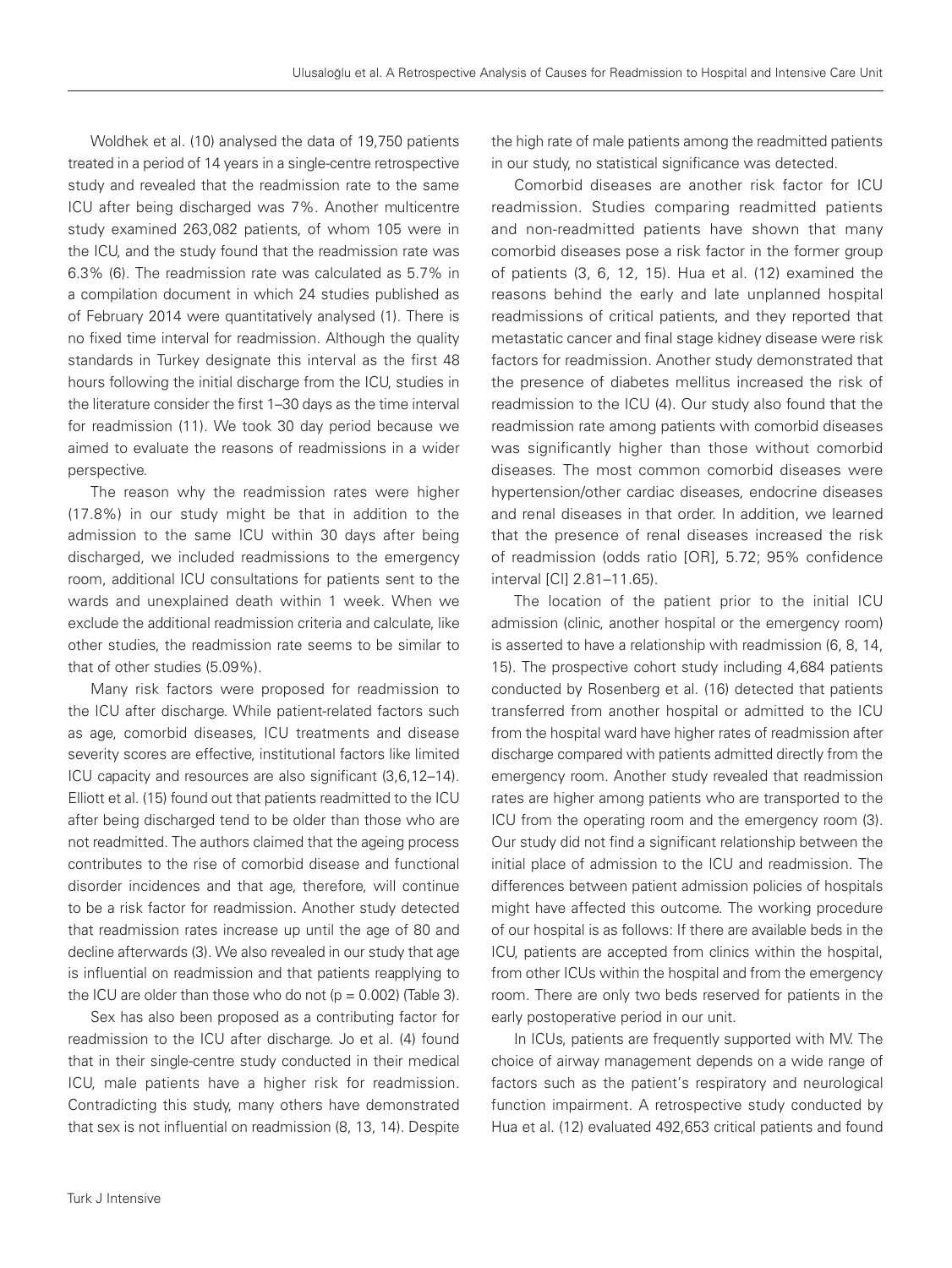that patients undergoing tracheostomy and MV have higher rehospitalisation rates compared with those not supported with MV. Another study examined deceased patients after being discharged from the ICU and reported that prolonged MV support is correlated with mortality (17). Yet, a study by Woldhek et al. (10) found that patients supported with MV during their stay in the ICU have lower ICU readmission rates. The authors argued that the fact that more than 50% of the patients included in their study had limited disease severity and elective cardiac surgery might have affected this outcome. Our study showed no effect of airway management (endotracheal intubation or tracheostomy) during the initial ICU admission on readmission. However, we found a correlation between prolonged MV support and readmission.

During the stay in the ICU, ECMO treatments are administered in patients with organ failure. The relationship between ICU treatments and readmission is commonly evaluated although the number of studies focusing on renal replacement treatment is higher (3, 4, 6, 10, 12). An examination of a patient's readmission to the medical ICU by Jo et al. (4) revealed that only continuous renal replacement treatment correlated with readmission to the ICU. Similarly, our study found a relationship between renal replacement treatment in the ICU and readmission.

Studies have shown that discharge during the night or outside of working hours is an independent risk factor as far as ICU readmission is concerned (9). Night-time discharge is often thought to be a sign of insufficient bed capacity (18). Our study showed no difference between patients discharged during working hours or outside of working hours/weekends in terms of readmission (Table 3).

It is well recognised that prolonged ICU admission is influential on readmission to ICU/hospital (3, 6, 10, 13, 15). In a multicentred study by Kramer et al. (3), 229,961 critical patients were examined, and 6.1% of these patients were readmitted to the ICU. The authors stated that prolonged admission is influential on the initial ICU application and that the readmission rate is directly proportional to the duration of admission. This might be caused by complications such as ICU-related infections that occur when a patient stays in the ICU for a long time and their treatments. In our study, we also detected a correlation between prolonged length of ICU stay and readmission. However, we did not find a significant relationship between ICU-related infections and readmission.

According to several researchers, readmission to hospital/ICU admission is determined by the patient's physiological state at the end of ICU treatment (16). Studies have demonstrated a relationship between disease severity scores showing the physiological anomaly level at the time of discharge from the ICU and readmission (1, 3, 13, 16, 17). In addition, a meta-analysis examined 11 research studies on this subject and concluded that the time of physiological measurements (admission or discharge) and evaluated scores, regardless of the type of ICU disease severity, increase the risk for readmission to the ICU (7). Certain researchers have claimed that there is a valid point in calculated scores to help differentiate between patients who can be discharged to the ward or to a lower ICU unit and those who require additional ICU treatment (19). Acute physiological scores calculated at the time of discharge from the ICU posed a greater risk for ICU readmission compared with the scores calculated during the initial admission (3). However, the studies used different disease severity scores. In our study, having high disease severity scores (APACHE II, SOFA) at the time of initial admission and discharge is a risk factor for death or readmission after being discharged from the ICU (OR, 1.06; 95% CI, 1.02–1.1; OR, 4.28; 95% CI, 1.99–9.23). This finding is consistent with outcomes in several studies (10, 13, 20).

Using the tools or scores based on objective data might help us decide whether a patient can be safely discharged or whether special supervision after ICU treatment is necessary. The SWIFT score, which is developed to measure the workload within the context of intensive care, can differentiate between the patients who apply to the ICU and those who do not (21). SWIFT scores were employed in a prospective cohort study evaluating patients at a medical-surgical ICU in Europe, and its validity was proven (50% sensitivity, 85% specificity) (20). Being one of these statistical models, the SWIFT score was also calculated in our study based on the data regarding the time of discharge. We observed that the score was significantly higher among the readmitted patients.

As palliative care system is still developing in Turkey, after intensive care treatments, some patients are sent home to continue their treatments using home-type mechanical ventilators. Patients discharged in this manner were found to have higher readmission rates. The inability to use home care services due to short-staffed units and insufficiently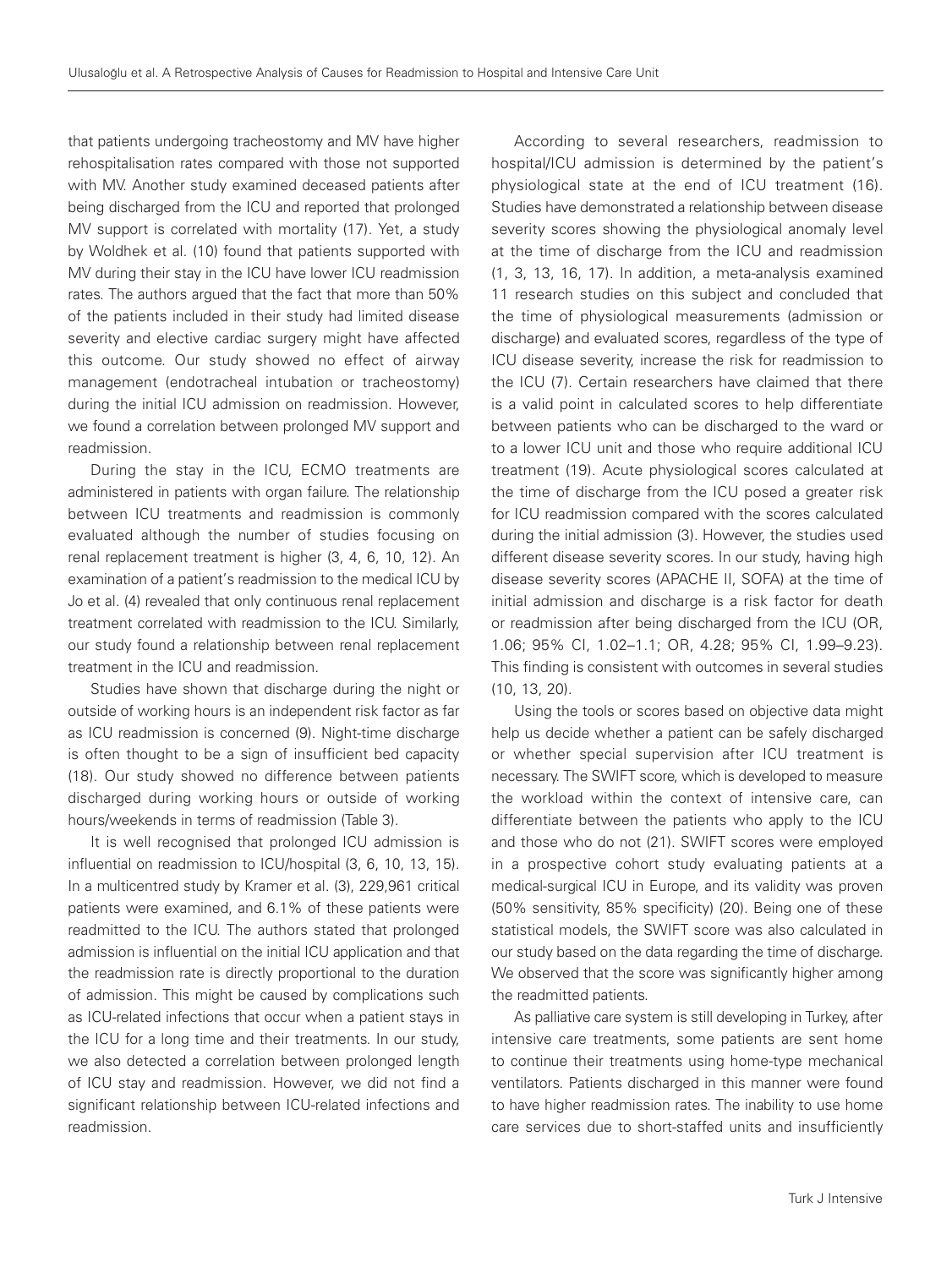trained patients' relatives might be contributing factors in this respect.

The primary limitation of our study is that we were not able to obtain data on patients who could not be admitted to the ICU after being sent home or discharged to the service and who were referred to another centre due to some type of shortage within the system. Furthermore, as the readmission period was set at 30 days, applications made at different times such as on the 2nd, 3rd or 7th days after discharge were not included in the study. Finally, our results cannot be generalised since the study was conducted within a single centre in a certain period.

In conclusion, on examining patients' readmission to the hospital/ICU after being discharged, we found that the patients' acute physiological problems, comorbid diseases and durations of RRT and MV increased their risk of readmission. As readmission prolongs the length of stay in hospital/ICU, entails moral burdens to the patient and their relatives as well as medical personnel and increases medical costs, we concluded that protocols must be created to determine and prevent the risk factors for readmission.

#### **Ethics**

**Ethics Committee Approval:** The study was approved by the medical research ethics board on 28 November 2016 (No. 2016-19/15) from the Uludağ University Faculty of Medicine.

Informed Consent: No informed consent was obtained from the patients because our research was retrospective and descriptive in nature.

Peer-review: Externally peer-reviewed.

#### Authorship Contributions

Concept: İ.C., N.K.G., Design: C.U., N.K.G., Data Collection and Process: C.U., İ.C., Analysis or Interpretation: C.U., İ.C., N.K.G., Literature Search: C.U., İ.C., R.İ., F.Ş.K., Writing: C.U., İ.C., N.K.G., R.İ., F.Ş.K.

**Conflict of Interest:** No conflict of interest was declared by the authors.

**Financial Disclosure:** The authors declared that this study received no financial support.